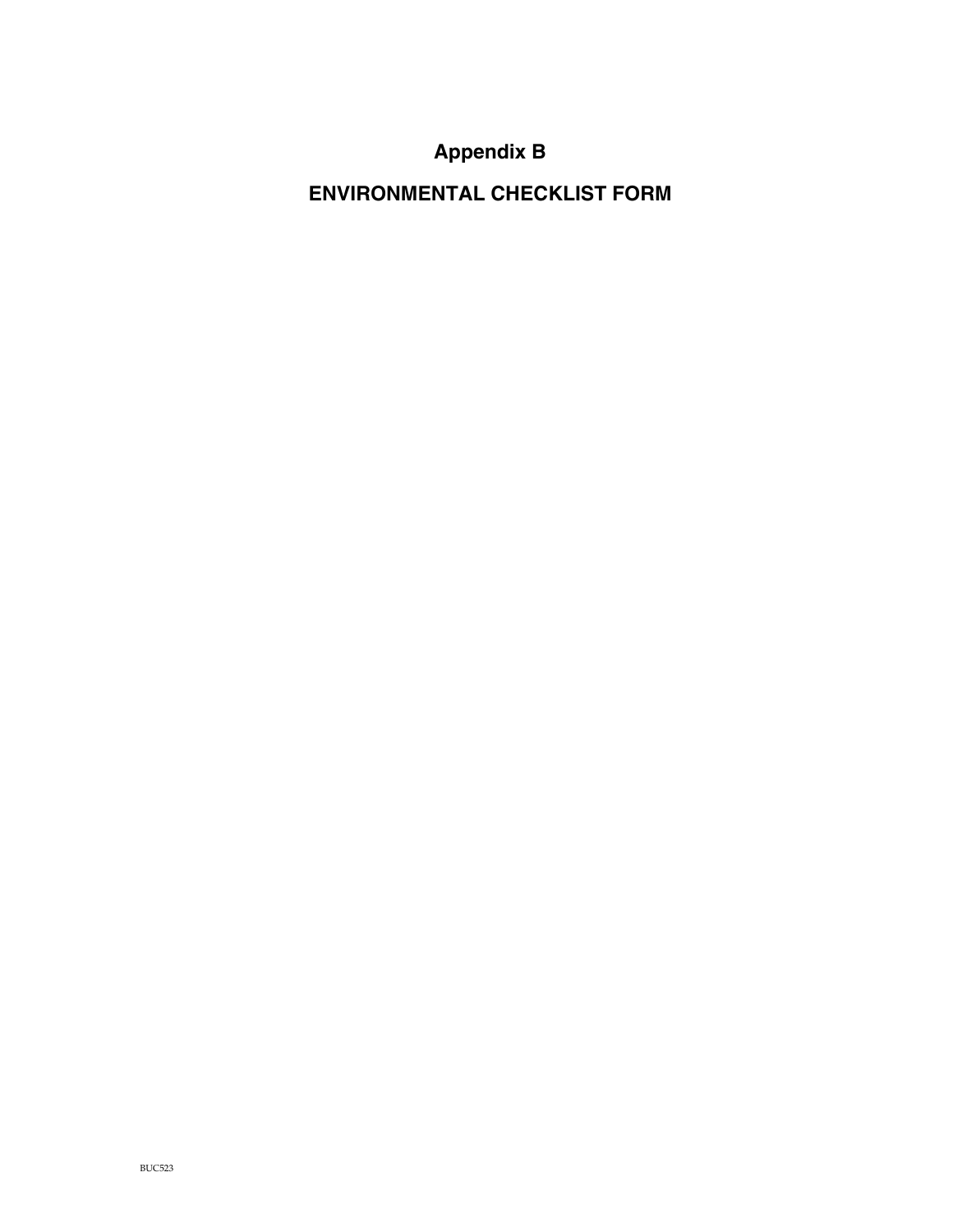# **Environmental Checklist Form**

| $1_{\cdot}$ | Project Title:                          | Byron Airport Master Plan Update                                                   |
|-------------|-----------------------------------------|------------------------------------------------------------------------------------|
| 2.          | Lead Agency Name and Address:           | <b>Contra Costa County Community Development Department</b>                        |
|             |                                         | 651 Pine Street, North Wing - 4th Floor                                            |
|             |                                         | Martinez, CA 94553                                                                 |
| 3.          | <b>Contact Person and Phone Number:</b> | Colleen Culver-Jaffe - (925) 313-2236                                              |
| 4.          | <b>Project Location:</b>                | The project is located in the southeastern corner of Contra                        |
|             |                                         | Costa County, near the community of Byron                                          |
| 5.          | Project Sponsor's Name and Address:     | <b>Contra Costa County Airports</b>                                                |
|             |                                         | 550 Sally Ride Drive, Concord, CA 94520                                            |
| 6.          | <b>General Plan Designation:</b>        | <b>Public and Semi-Public</b>                                                      |
| 7.          | Zoning:                                 | A-2 (General Agriculture0, A-3 (Heavy Agriculture), A-4<br>(Agricultural Preserve) |
|             |                                         |                                                                                    |

8. Description of Project:

The project consists of updating the Master Plan for the Byron Airport. The airport Master Plan (the Plan) is a policy document that will provide the Byron Airport with growth and development direction through the year 2024. It is anticipated that there will be little change to the 1985 Byron Airport Plan; much of the development that was previously proposed has yet to be completed. The updated Plan will not have any environmental impacts that were not previously analyzed in the *1985 EIR for the Proposed East Contra Costa County Airport* (1985 EIR), with the exception of the change of circumstances in Biology (some species have been listed as Threatened or Endangered since the original plan). All potential improvements including construction activities associated with the runway extension, access and circulation improvements, paving of the pump station road, building of airport hangars, and fixed base facility operations (FBO's) are located in previously identified development areas and are consistent with the 1985 Plan. In addition, the Plan includes aviation activity forecasts and demand analysis, airfield layout requirements, building area and facilities requirements, and supporting infrastructure requirements that are consistent with the 1985 Plan. Development of this area was originally approved under the terms and conditions of agreements with the U.S. Fish and Wildlife Service (USFWS) and California Department of Fish and Game (CDFG). The area has remained relatively undisturbed since 1998. The Plan is not expected to change either air traffic or vehicular traffic in the area from the levels analyzed in the 1985 EIR. Although not expected, some Real Property transactions may be necessary in support of the project.

9. Surrounding Land Uses and Setting: Land surrounding the project area consists of undeveloped and agricultural uses as well as residences and businesses in the community of Byron. The project is located approximately three miles south of the town of Byron and 2.5 miles north of the Alameda County line.

10. Other public agencies whose approval (e.g., permits, financing approval, or participation agreement). None required.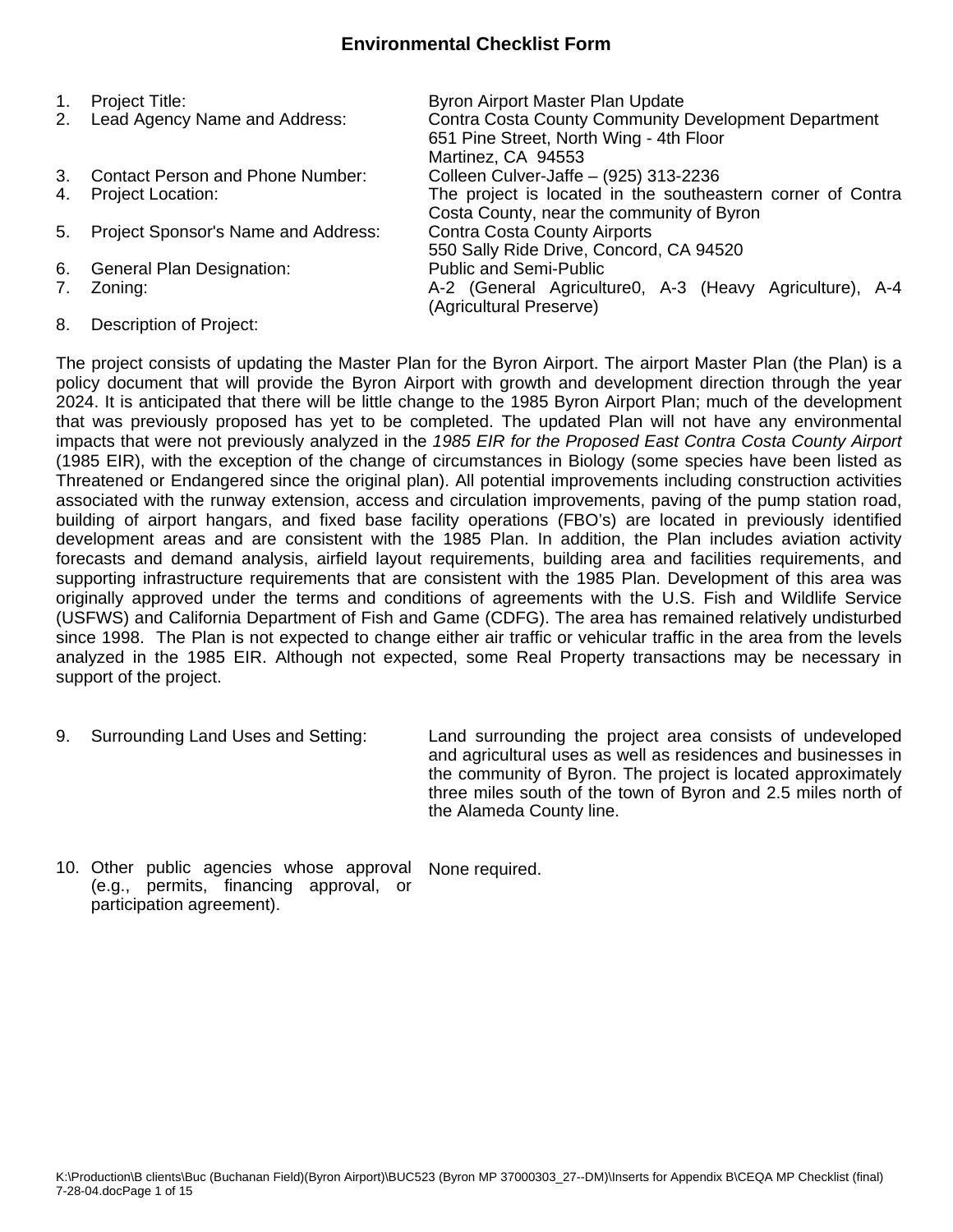# ENVIRONMENTAL FACTORS POTENTIALLY AFFECTED:

The environmental factors checked below would be potentially affected by this project, involving at least one impact that is a "Potentially Significant Impact" as indicated by the checklist on the following pages.

|                      | Land Use & Planning        | Transportation/Circulation            | <b>Public Services</b>                |
|----------------------|----------------------------|---------------------------------------|---------------------------------------|
|                      | Population & Housing       | <b>Biological Resources</b>           | Utilities & Service<br><b>Systems</b> |
|                      | <b>Geological Problems</b> | <b>Energy &amp; Mineral Resources</b> | Aesthetics                            |
| Water                |                            | Hazards                               | <b>Cultural Resources</b>             |
| <b>Air Quality</b>   |                            | Noise                                 | Recreation                            |
|                      | Mandatory Findings of      |                                       | No Significant Impacts                |
| Significance         |                            |                                       | <b>Identified</b>                     |
|                      |                            |                                       |                                       |
| <b>DETERMINATION</b> |                            |                                       |                                       |

On the basis of this initial evaluation:

 I find that the proposed project COULD NOT have a significant effect on the environment, and a NEGATIVE DECLARATION will be prepared.

 I find that although the proposed project could have a significant effect on the environment, there will not be a significant effect in this case because the mitigation measures described on an attached sheet have been added to the project. A MITIGATED NEGATIVE DECLARATION will be prepared.

 I find that the proposed project MAY have a significant effect on the environment, and an ENVIRONMENTAL IMPACT REPORT is required.

 I find that the proposed project MAY have a significant effect(s) on the environment, but at least one effect (1) has been adequately analyzed in an earlier document pursuant to applicable legal standards, and (2) has been addressed by mitigation measures based on the earlier analysis as described on attached sheets, if the effect is a "potentially significant impact" or "potentially significant unless mitigated." An ENVIRONMENTAL IMPACT REPORT is required, but it must analyze only the effects that remain to be addressed.

 I find that although the proposed project could have a significant effect on the environment, there WILL NOT be a significant effect in this case because all potentially significant effects (a) have been analyzed adequately in an earlier EIR pursuant to applicable standards and (b) have been avoided or mitigated pursuant to that earlier EIR, including revisions or mitigation measures that are imposed upon the proposed project.

Signature Date Date of the Date of the Date of the Date of the Date of the Date of the Date of the Date of the

X

 Contra Costa County Community Development Department

Print Name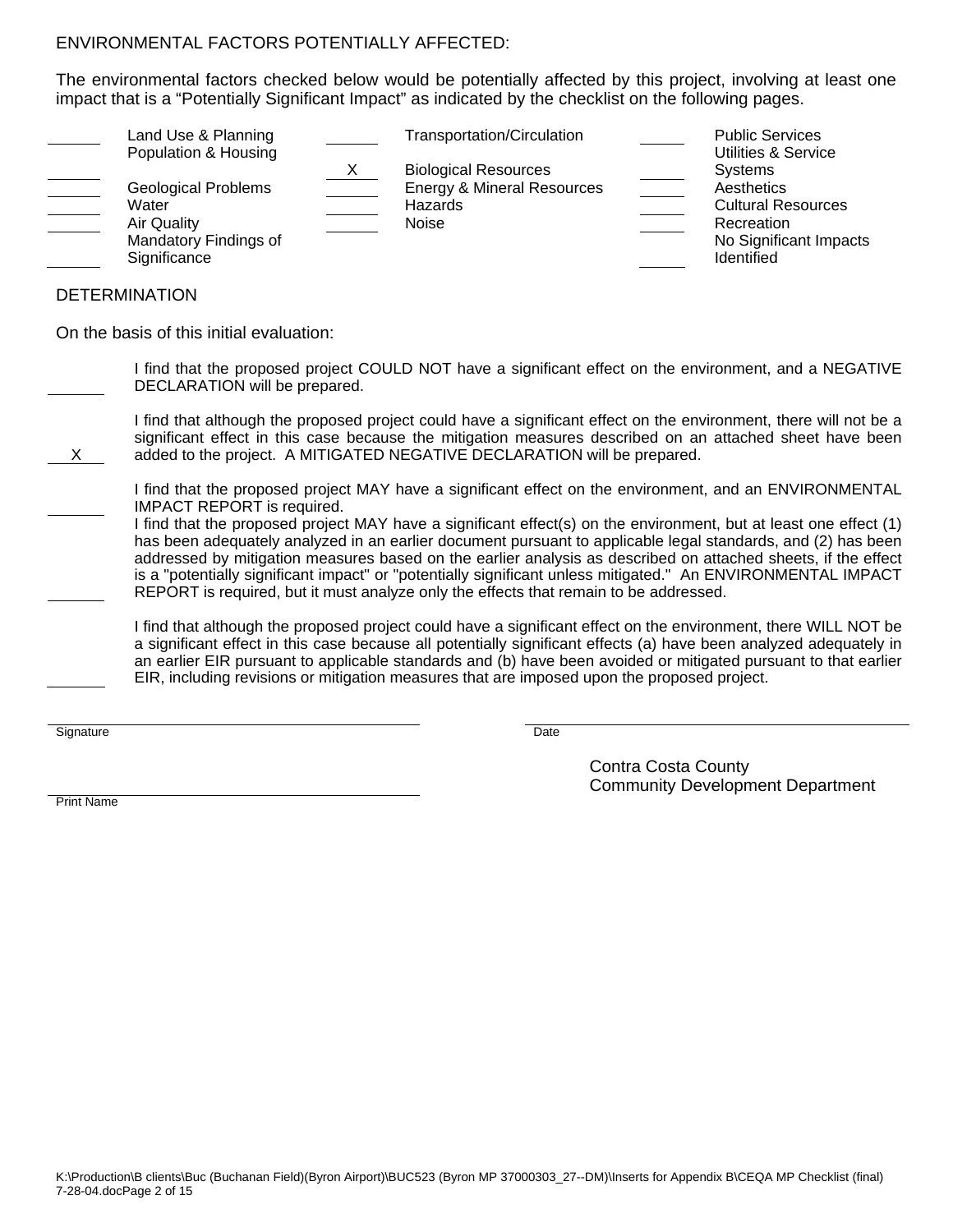# **SOURCES**

In the process of preparing the Checklist and conducting the evaluation, the following references (which are available for review at the Contra Costa County Community Development Department, 651 Pine Street 5th Floor-North Wing, Martinez) were consulted:

- 1. Contra Costa Resource Mapping System Quad Sheet Panels for Byron Hot Springs and Clifton Court Quadrangles, CA
- 2. The (Reconsolidated) County General Plan (July 1996) and EIR on the General Plan (January 1991)
- 3. Contra Costa County Important Farmland Map 1998, California Department of Conservation Division of Land Resources Protection, 1999
- 4. Soil Survey of Contra Costa County, Soil conservation Service, 9/77
- 5. Contra Costa County Flood Insurance Rate Zone Information Map (Panels 060025 0525 B and 060025 0550 B)
- 6. California Natural Diversity Data Base, California Department of Fish and Game, March 2004, Byron Hot Springs Quadrangle
- 7. Special-Status Wildlife Habitat Assessment, Byron Airport, Contra Costa County, California, Prepared by Biosearch Associates, May 21, 2004
- 8. EIR For the Proposed East Contra Costa County Airport, State Clearinghouse #85042304
- 9. Field Reviews and Project Description (including coordination with Beth Lee)
- 10. Biological Assessment Byron Airport Expansion Project Contra Costa County California, Prepared by Laurence P. Stromberg, Ph.D.
- 11. Contra Costa County Public Works GIS, July 2004
- 12. M. Allaback, Biosearch Associates, Senior Biologist, pers. com., 7/28/04

## EVALUATION OF ENVIRONMENTAL IMPACTS:

|    |                                                                                                                                                                    | Potentially<br>Significant<br>Impact | Potentially<br>Significant<br><b>Unless</b><br>Mitigation<br>Incorporation | Less than<br>Significant<br>Impact | No Impact |
|----|--------------------------------------------------------------------------------------------------------------------------------------------------------------------|--------------------------------------|----------------------------------------------------------------------------|------------------------------------|-----------|
| I. | AESTHETICS. Would the proposal:<br>a. Have a substantial adverse effect on a scenic<br>vista?                                                                      |                                      |                                                                            |                                    |           |
|    | b. Substantially damage scenic resources,<br>including, but not limited to, trees, rock,<br>outcroppings, and historic buildings within a<br>state scenic highway? |                                      |                                                                            |                                    | х         |
|    | c. Substantially degrade the existing visual<br>character or quality of the site and its<br>surroundings:                                                          |                                      |                                                                            |                                    | х         |
|    | d. Create a new source of substantial light or<br>glare, which would adversely affect day or<br>nighttime views in the area?                                       |                                      |                                                                            |                                    | х         |

#### SUMMARY:

The Plan will have no impact on Aesthetic resources beyond that previously analyzed in the 1985 EIR. All potential improvements including construction activities associated with the runway extension, access and circulation improvements, paving of the pump station road, building of airport hangars, and fixed base facility operations (FBO's) are located in previously identified development areas and are consistent with the 1985 plan. Further discussion on all environmental impacts can be found in the attached 1985 EIR.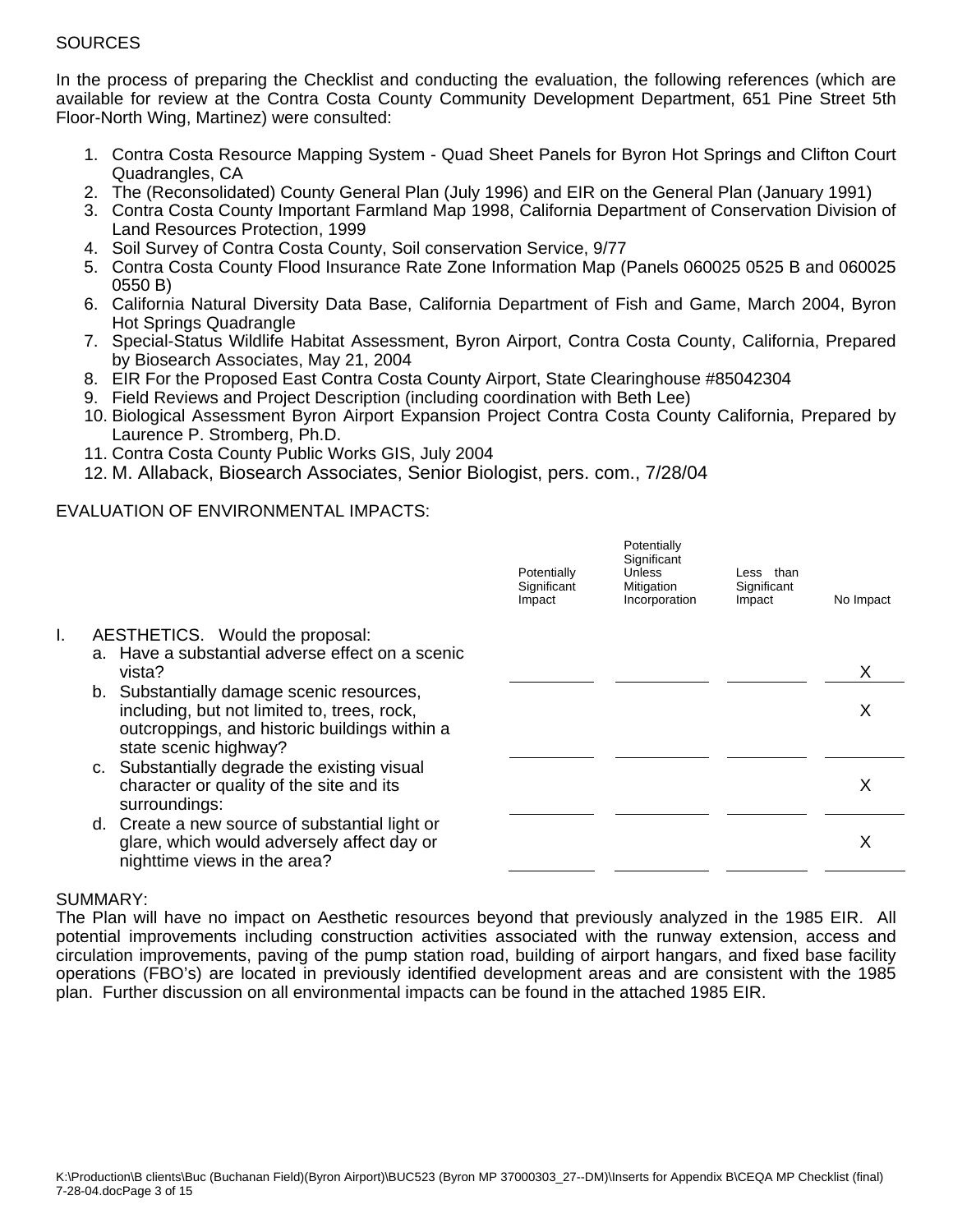|    |                                                                                                                                                                                                                                                                                                                                                                                                                                                                                                                                                                                                                                | Potentially<br>Significant<br>Impact | Potentially<br>Significant<br><b>Unless</b><br>Mitigation<br>Incorporation | Less than<br>Significant<br>Impact | No Impact |
|----|--------------------------------------------------------------------------------------------------------------------------------------------------------------------------------------------------------------------------------------------------------------------------------------------------------------------------------------------------------------------------------------------------------------------------------------------------------------------------------------------------------------------------------------------------------------------------------------------------------------------------------|--------------------------------------|----------------------------------------------------------------------------|------------------------------------|-----------|
| Ш. | AGRICULTURAL RESOURCES.<br>In determining<br>whether impacts to agricultural resources are<br>significant environmental effects, lead agencies<br>may refer to the California Agricultural Land<br>Evaluation and Site Assessment Model (1997)<br>prepared by the California Dept. of Conservation<br>as an optional model to use in assessing impacts<br>on agricultural and farmland. Would the project:<br>a. Convert Prime Farmland, Unique Farmland, or<br>Farmland of Statewide, Importance<br>(Farmland), as shown on the maps prepared<br>pursuant to the Farmland Mapping and<br>Monitoring Program of the California |                                      |                                                                            |                                    |           |
|    | Resources Agency, to non-agricultural use?                                                                                                                                                                                                                                                                                                                                                                                                                                                                                                                                                                                     |                                      |                                                                            |                                    | х         |
|    | b. Conflict with existing zoning for agricultural<br>use, or a Williamson Act contract?                                                                                                                                                                                                                                                                                                                                                                                                                                                                                                                                        |                                      |                                                                            |                                    |           |
|    | c. Involve other changes in the existing<br>environment, which, due to their location or<br>nature, could result in conversion of Farmland,                                                                                                                                                                                                                                                                                                                                                                                                                                                                                    |                                      |                                                                            |                                    |           |

The Plan will have no impact on Agricultural Resources beyond that previously analyzed in the 1985 EIR. The elements in the Plan will not encroach upon any farmland of importance.

to non-agricultural use? X

|      |                                                                                                                                                                                                                                                                                               | Potentially<br>Significant<br>Impact | Potentially<br>Significant<br><b>Unless</b><br>Mitigation<br>Incorporation | Less than<br>Significant<br>Impact | No Impact |
|------|-----------------------------------------------------------------------------------------------------------------------------------------------------------------------------------------------------------------------------------------------------------------------------------------------|--------------------------------------|----------------------------------------------------------------------------|------------------------------------|-----------|
| III. | AIR QUALITY. Where available, the significance<br>criteria established by the applicable air quality<br>management or air pollution control district may be<br>relied upon to make the following determinations.<br>Would the project:<br>a. Conflict with or obstruct implementation of the  |                                      |                                                                            |                                    |           |
|      | applicable air quality plan?<br>b. Violate any air quality standard or contribute to<br>an existing or projected air quality violation?                                                                                                                                                       |                                      |                                                                            |                                    |           |
|      | c. Result in a cumulatively considerable net<br>increase of any criteria pollutant for which the<br>project region is non-attainment under an<br>applicable federal or state ambient air quality<br>standard (including releasing emissions which<br>exceed quantitative thresholds for ozone |                                      |                                                                            |                                    |           |
|      | precursors)?                                                                                                                                                                                                                                                                                  |                                      |                                                                            |                                    | X         |
|      | d. Expose sensitive receptors to substantial<br>pollutant concentrations?                                                                                                                                                                                                                     |                                      |                                                                            |                                    |           |
|      | e. Create objectionable odors affecting a<br>substantial number of people?                                                                                                                                                                                                                    |                                      |                                                                            |                                    |           |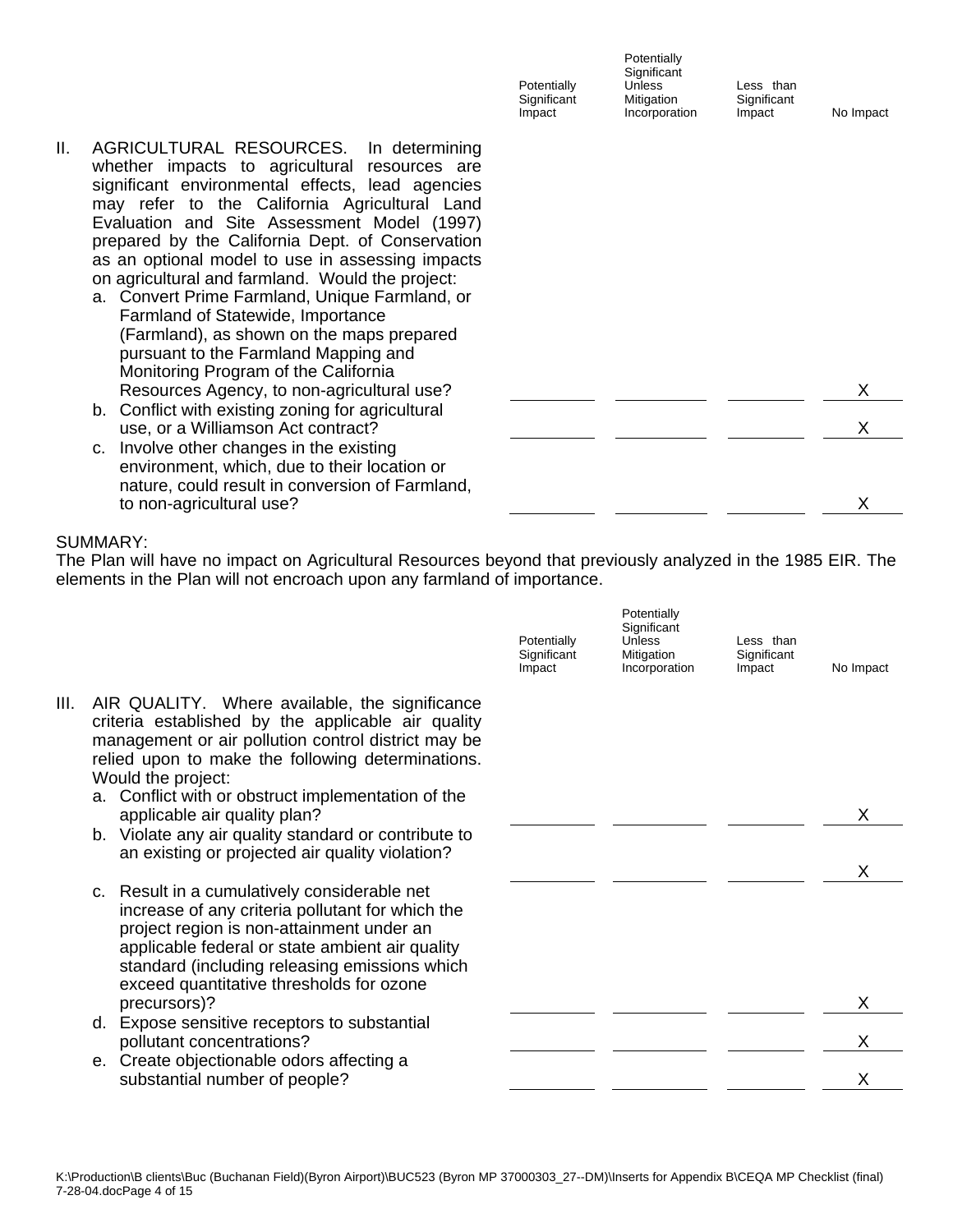The Plan will have no impact on Air Quality beyond that previously analyzed in the 1985 EIR. There is no projected increase in air or vehicular traffic.

|     |                                                                                                                                                                                                                                                                                                                                                                               | Potentially<br>Significant<br>Impact | Potentially<br>Significant<br><b>Unless</b><br>Mitigation<br>Incorporation | Less than<br>Significant<br>Impact | No Impact |
|-----|-------------------------------------------------------------------------------------------------------------------------------------------------------------------------------------------------------------------------------------------------------------------------------------------------------------------------------------------------------------------------------|--------------------------------------|----------------------------------------------------------------------------|------------------------------------|-----------|
| IV. | BIOLOGICAL RESOURCES. Would the project:<br>a. Have a substantial adverse effect, either<br>directly or through habitat modifications, on<br>any species identified as a candidate,<br>sensitive, or special status species in local or<br>regional plans, polices, or regulations, or by<br>the California Department of Fish and Game or<br>U.S. Fish and Wildlife Service? |                                      | Х                                                                          |                                    |           |
|     | b. Have a substantial adverse effect on any<br>riparian habitat or other sensitive natural<br>community identified in local or regional plans,<br>policies, regulations or by the California<br>Department of Fish and Game or US Fish and<br><b>Wildlife Service?</b>                                                                                                        |                                      |                                                                            | X.                                 |           |
|     | c. Have a substantial adverse effect on federally<br>protected wetlands as defined by Section 404<br>of the Clean Water Act (including, but not<br>limited to, marsh, vernal pool, coastal, etc.)<br>through direct removal, filling, hydrological<br>interruption, or other means?                                                                                           |                                      |                                                                            | X                                  |           |
|     | d. Interfere substantially with the movement of<br>any native resident or migratory fish or wildlife<br>species or with established native resident or<br>migratory wildlife corridors, or impede the use<br>of native wildlife nursery sites?                                                                                                                                |                                      | Χ                                                                          |                                    |           |
|     | e. Conflict with any local policies or ordinances<br>protecting biological resources, such as tree<br>preservation policy or ordinance?                                                                                                                                                                                                                                       |                                      |                                                                            |                                    | X         |
|     | Conflict with the provisions of an adopted<br>f.<br><b>Habitat Conservation Plan, Natural Community</b><br>Conservation Plan, or other approved local,<br>regional, or state habitat conservation plan?                                                                                                                                                                       |                                      |                                                                            |                                    |           |
|     |                                                                                                                                                                                                                                                                                                                                                                               |                                      |                                                                            |                                    | X         |

#### SUMMARY

The updated Plan does not impact any areas not previously identified as developable, and analyzed in the 1985 EIR. However, there have been a number of species that have been listed or proposed for listing since the 1985 EIR.

On April 1, 2004, Biosearch Associates, biologists hired by the County, conducted a Habitat Assessment of the project site to determine which sensitive species may occur within the project area. All special-status wildlife species and other species of concern that occur or historically occurred in the region were considered for inclusion in the Habitat Assessment.

The biologist identified several special-status wildlife species, including four threatened, endangered or candidate animals known to occur in the general area or observed on the adjacent Habitat Management Lands. As part of the originally approved airport project, a comprehensive conservation strategy was employed to offset conversion of 214 acres of habitat for the federally-endangered and state-threatened San Joaquin kit fox (*Vulpes macrotis mutica*): 814 acres of the site were preserved under a Conservation Easement and designated as Habitat Management Lands (HML), which border the airport on the west, south and southeast. The San Joaquin kit fox (*Vulpes macrotis mutica*), which is listed as federally-endangered and state-

K:\Production\B clients\Buc (Buchanan Field)(Byron Airport)\BUC523 (Byron MP 37000303\_27--DM)\Inserts for Appendix B\CEQA MP Checklist (final) 7-28-04.docPage 5 of 15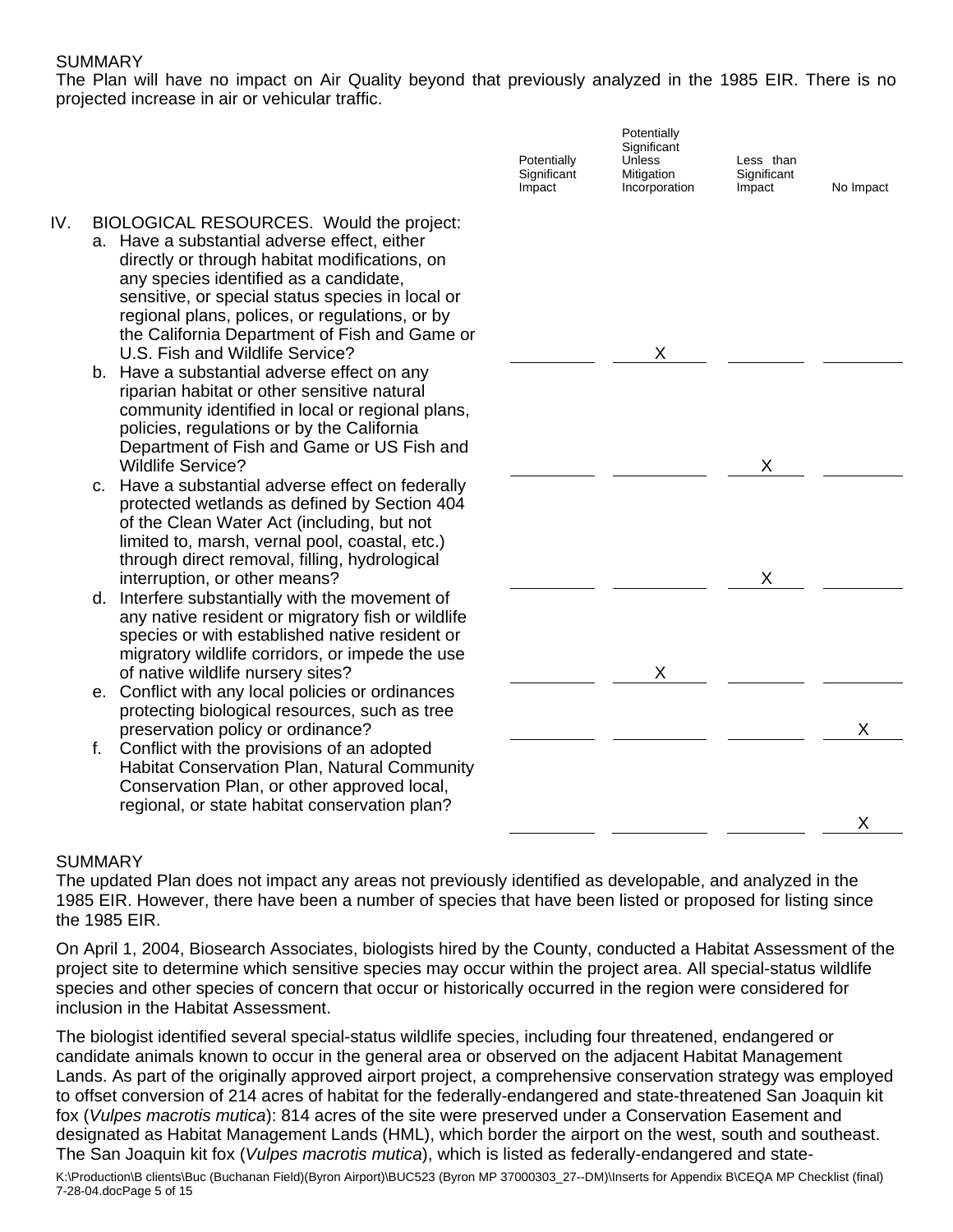threatened, has been periodically observed in the vicinity of the airport and on HML and surrounding lands; at least 15 dens have been identified within 200 feet of the present study area.

The vernal pool fairy shrimp (*Branchineta lynchi*), a federally-listed species has been recorded from several seasonal pools on the HML. Most of the project area does not support wetlands and therefore does not provide suitable conditions for the vernal pool fairy shrimp. However, wetland habitats are present along the access route between the two runways. Vernal pool fairy shrimp were found in pools in this area. The 814 acres of land preserved under a conservation easement (when the Byron Airport was originally approved) offset losses to both kit fox and vernal pool habitats.

The California red-legged frog (*Rana aurora draytonii*), a federally-threatened species, inhabits Brushy Creek and uses other areas on the HML seasonally. Brushy Creek passes within 100 feet of the northwestern part of the project area, and the species could occupy this portion of the creek whenever it holds water.

The California tiger salamander (*Ambystoma californiense*), a federally-listed species, breeds in several seasonal ponds onsite, including one that is 300 feet from the project site.

Biosearch Associates identified other Special-Status species that may occur on or near the project site. These species include western pond turtle, Golden eagle, ferruginous hawk, northern harrier, white-tailed kite, burrowing owl, California horned lark, loggerhead shrike, and the tri-colored blackbird.

Much of the core of the study area is developed and therefore provides little habitat value for these specialstatus species. The undeveloped areas from Falcon Boulevard north are mowed regularly and support only ruderal vegetation. Certain special-status species, that are well adapted to sparsely vegetated areas, including the loggerhead shrike, California horned lark and burrowing owl, could forage in these areas. The expansion area south of the administration building and the area along the secondary runway have remained relatively undisturbed since they were initially graded during runway construction in 1993. The area consists of nonnative grassland habitat. California ground squirrels have colonized some of these areas, resulting in suitable habitat for several special-status species including San Joaquin kit fox, California tiger salamander, ferruginous hawk, northern harrier, burrowing owl, and the California horned lark. The access route between the two runways was not disturbed during airport expansion between 1993 and 1995, and supports native upland and wetland habitats as well as California ground squirrel colonies. This area currently provides suitable habitat for several special-status species including vernal pool fairy shrimp, San Joaquin kit fox, California tiger salamander, ferruginous hawk, northern harrier, burrowing owl, and the California horned lark.

The Habitat Assessment concludes that the project is not expected to significantly impact any listed animal species based on a general lack of quality habitat as well as the implementation of appropriate mitigation. Mitigation for any potential impacts associated with the updated Plan will be conducted through conservation measures outlined in the East Contra Costa County Habitat Conservation Plan/Natural Communities Conservation Plan (HCP). The following species are covered by the HCP: the San Joaquin kit fox, the California red-legged frog, the vernal pool fairy shrimp, the California tiger salamander, the burrowing owl, the tri-colored blackbird, the Golden eagle and the western pond turtle. Although covered by the HCP, potential impacts to San Joaquin kit fox and vernal pool habitat (vernal pool fairy shrimp) was already mitigated by preservation of the 814 acres of land preserved under a conservation easement. The HCP authorizes the incidental take of federally listed species. The HCP is being prepared to minimize and mitigate the take of listed species to the maximum extent possible while allowing for reasonable development. The HCP reduces conflicts between listed species and economic development activities, and provides a framework that encourages "creative partnerships" between the public and private sectors and state, municipal, and federal agencies in the interests of endangered and threatened species and habitat conservation.

Any potential impacts to those species which have been identified as special-status species, and are not covered by the HCP (the northern harrier, and the California horned lark), shall be mitigated for in the Mitigation Monitoring Program and as follows: planning and pre-construction surveys by a qualified biologist during the breeding season (March-July) shall be required. If nests are identified, construction shall be scheduled to begin after the young have fledged. Ferruginous hawks are a wintering species and do not nest on the site; therefore no mitigation measures are required or appropriate. (Allaback, pers. com)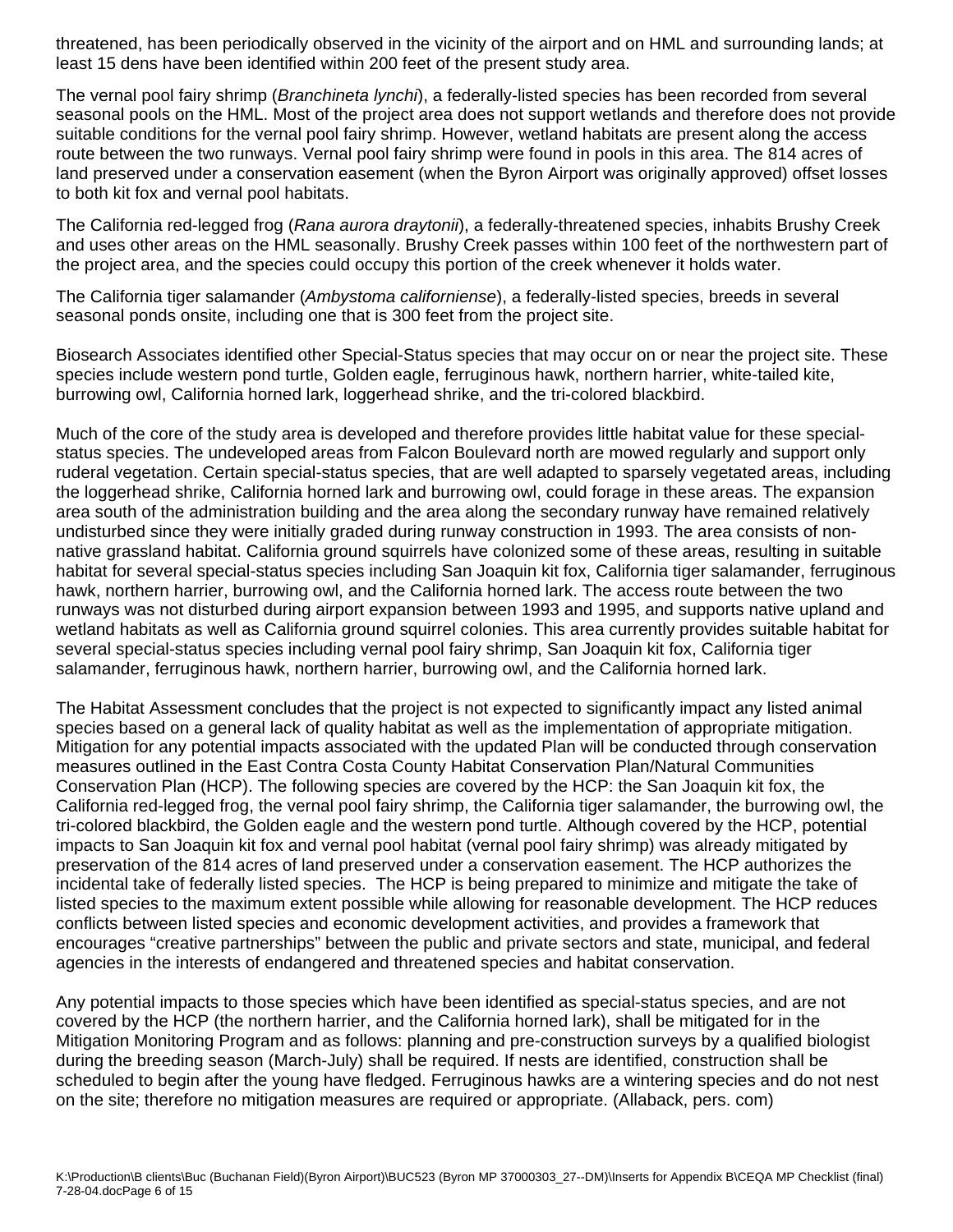|    |                                                                                         | Potentially<br>Significant<br>Impact | Potentially<br>Significant<br><b>Unless</b><br>Mitigation<br>Incorporation | Less than<br>Significant<br>Impact | No Impact |
|----|-----------------------------------------------------------------------------------------|--------------------------------------|----------------------------------------------------------------------------|------------------------------------|-----------|
| V. | CULTURAL RESOURCES. Would the project:                                                  |                                      |                                                                            |                                    |           |
|    | a. Cause a substantial adverse change in the                                            |                                      |                                                                            |                                    |           |
|    | significance of a historical resource as<br>defined in §15064.5?                        |                                      |                                                                            |                                    |           |
|    | b. Cause a substantial adverse change in the                                            |                                      |                                                                            |                                    |           |
|    | significance of an archaeological resource<br>pursuant to §15064.5?                     |                                      |                                                                            |                                    | x         |
|    | c. Directly or indirectly destroy a unique                                              |                                      |                                                                            |                                    |           |
|    | paleontological resource or site or unique                                              |                                      |                                                                            |                                    |           |
|    | geologic feature?                                                                       |                                      |                                                                            |                                    |           |
|    | d. Disturb any human remains, including those<br>interred outside of formal cemeteries? |                                      |                                                                            |                                    |           |
|    |                                                                                         |                                      |                                                                            |                                    |           |
|    |                                                                                         |                                      |                                                                            |                                    |           |

The Plan will have no impact on Cultural Resources beyond that previously analyzed in the 1985 EIR.

|     |                                                                                                                                                                                                                                                                                                                                                                                                                                                                                                                                  | Potentially<br>Significant<br>Impact | Potentially<br>Significant<br><b>Unless</b><br>Mitigation<br>Incorporation | Less than<br>Significant<br>Impact | No Impact                      |
|-----|----------------------------------------------------------------------------------------------------------------------------------------------------------------------------------------------------------------------------------------------------------------------------------------------------------------------------------------------------------------------------------------------------------------------------------------------------------------------------------------------------------------------------------|--------------------------------------|----------------------------------------------------------------------------|------------------------------------|--------------------------------|
| VI. | Geology and Soils. Would the project:<br>a. Expose people or structures to potential<br>substantial adverse effects, including the risk of<br>loss, injury, or death involving:<br>1. Rupture of a known earthquake fault, as<br>delineated on the most recent Alquist-Priolo<br>Earthquake Fault Zoning Map issued by the<br>State Geologist for the area or based on<br>other substantial evidence of a known<br>fault? Refer to Division of Mines and<br>Geology Special Publication 42.<br>2. Strong seismic ground shaking? |                                      |                                                                            |                                    | X                              |
|     | 3. Seismic-related ground failure, including<br>liquefaction?<br>4. Landslides?                                                                                                                                                                                                                                                                                                                                                                                                                                                  |                                      |                                                                            |                                    | X<br>$\boldsymbol{\mathsf{x}}$ |
|     | b. Result in substantial soil erosion or the loss of<br>topsoil?                                                                                                                                                                                                                                                                                                                                                                                                                                                                 |                                      |                                                                            |                                    | X                              |
|     | c. Be located on a geologic unit or soil that is<br>unstable, or that would become unstable as a<br>result of the project, and potentially result in on-<br>or off-site landslide, lateral spreading,<br>subsidence, liquefaction or collapse?                                                                                                                                                                                                                                                                                   |                                      |                                                                            |                                    | X                              |
|     | d. Be located on expansive soil, as defined in<br>Table 18-1-B of the Uniform Building Code<br>(1994), creating substantial risks to life or<br>property?                                                                                                                                                                                                                                                                                                                                                                        |                                      |                                                                            |                                    | X                              |
|     | e. Have soils incapable of adequately supporting<br>the use of septic tanks or alternative waste<br>disposal systems where sewers are not<br>available for the disposal of wastewater?                                                                                                                                                                                                                                                                                                                                           |                                      |                                                                            |                                    | X                              |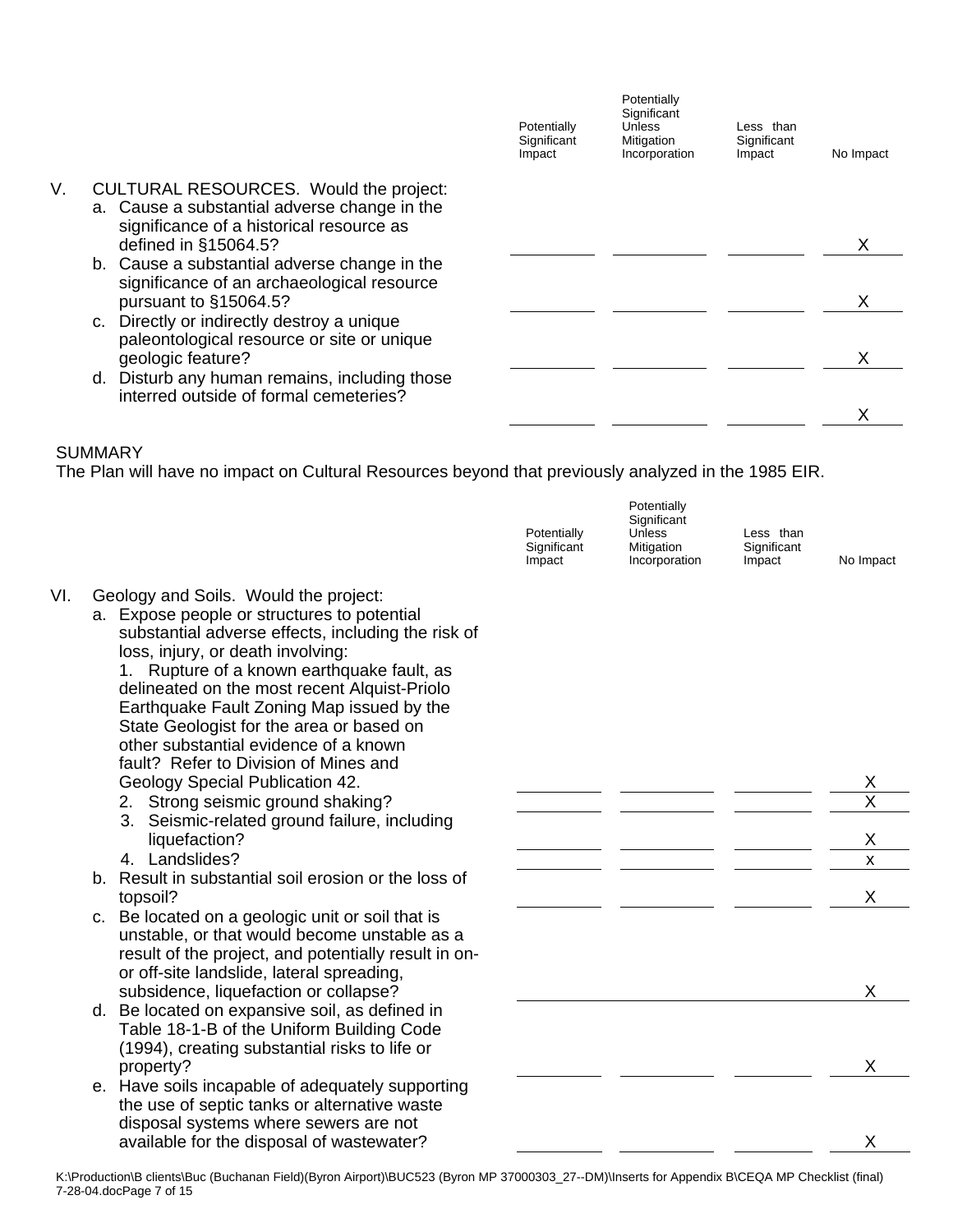The Plan will have no impact on Geology and Soils beyond that previously analyzed in the 1985 EIR.

|      |                                                                                                            | Potentially<br>Significant<br>Impact | Potentially<br>Significant<br>Unless<br>Mitigation<br>Incorporation | Less than<br>Significant<br>Impact | No Impact |
|------|------------------------------------------------------------------------------------------------------------|--------------------------------------|---------------------------------------------------------------------|------------------------------------|-----------|
| VII. | HAZARDS AND HAZARDOUS MATERIALS.                                                                           |                                      |                                                                     |                                    |           |
|      | Would the project:                                                                                         |                                      |                                                                     |                                    |           |
|      | a. Create a significant hazard to the public or the                                                        |                                      |                                                                     |                                    |           |
|      | environment through the routine transport, use,<br>or disposal of hazardous materials?                     |                                      |                                                                     |                                    | X         |
|      | b. Create a significant hazard to the public or the                                                        |                                      |                                                                     |                                    |           |
|      | environment through reasonably foreseeable                                                                 |                                      |                                                                     |                                    |           |
|      | upset and accident conditions involving the                                                                |                                      |                                                                     |                                    |           |
|      | release of hazardous materials into the                                                                    |                                      |                                                                     |                                    |           |
|      | environment?                                                                                               |                                      |                                                                     |                                    | X         |
|      | Emit hazardous emissions or handle hazardous<br>C.                                                         |                                      |                                                                     |                                    |           |
|      | or acutely hazardous materials, substances, or<br>waste within one-quarter mile of an existing or          |                                      |                                                                     |                                    |           |
|      | proposed school?                                                                                           |                                      |                                                                     |                                    | X         |
|      | d. Be located on a site which is included on a list                                                        |                                      |                                                                     |                                    |           |
|      | of hazardous materials sites compiled pursuant                                                             |                                      |                                                                     |                                    |           |
|      | to Government Code Section 65862.5 and, as a                                                               |                                      |                                                                     |                                    |           |
|      | result, would it create a significant hazard to the<br>public or the environment?                          |                                      |                                                                     |                                    | X         |
|      | e. For a project located within an airport land use                                                        |                                      |                                                                     |                                    |           |
|      | plan or, where such a plan has not been                                                                    |                                      |                                                                     |                                    |           |
|      | adopted, within two miles of a public airport or                                                           |                                      |                                                                     |                                    |           |
|      | public use airport, would the project result in a                                                          |                                      |                                                                     |                                    |           |
|      | safety hazard for people residing or working in                                                            |                                      |                                                                     |                                    |           |
|      | the project area.<br>f.                                                                                    |                                      |                                                                     |                                    | X         |
|      | For a project within the vicinity of a private<br>airstrip, would the project result in a safety           |                                      |                                                                     |                                    |           |
|      | hazard for people residing or working in the                                                               |                                      |                                                                     |                                    |           |
|      | project area?                                                                                              |                                      |                                                                     |                                    | X         |
|      | Impair implementation of or physically interferes<br>g.                                                    |                                      |                                                                     |                                    |           |
|      | with an adopted emergency response plan or                                                                 |                                      |                                                                     |                                    |           |
|      | emergency evacuation plan?                                                                                 |                                      |                                                                     |                                    | X         |
|      | h. Expose people or structures to a significant risk<br>of loss, injury or death involving wildland fires, |                                      |                                                                     |                                    |           |
|      | including where wildlands are adjacent to                                                                  |                                      |                                                                     |                                    |           |
|      | urbanized areas or where residences are                                                                    |                                      |                                                                     |                                    |           |
|      | intermixed with wildlands?                                                                                 |                                      |                                                                     |                                    | X         |
|      | <b>SUMMARY</b>                                                                                             |                                      |                                                                     |                                    |           |
|      | The Plan will have no impact on Hazards or Hazardous Materials beyond that previously analyzed in the 1985 |                                      |                                                                     |                                    |           |

EIR.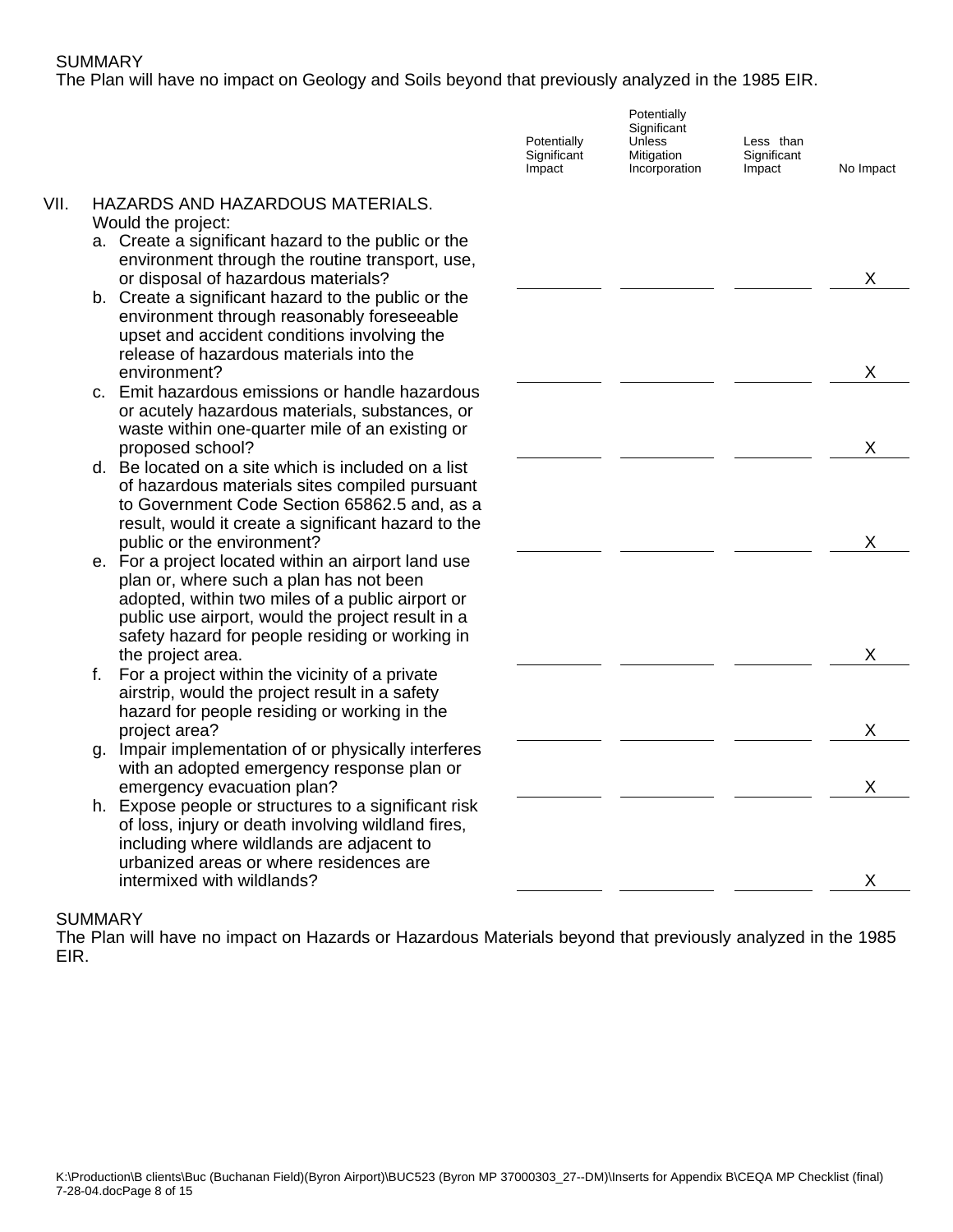**Potentially Significant** Impact

**Potentially Significant** Unless **Mitigation** Incorporation

Less than **Significant** Impact

No Impact

#### VIII. HYDROLOGY AND WATER QUALITY. Would the project:

- a. Violate any water quality standards or waste discharge requirements?
- b. Substantially deplete groundwater supplies or interfere substantially with groundwater recharge such that there would be a net deficit in aquifer volume or a lowering of the local groundwater table level (e.g., the production rate of pre-existing nearby wells would drop to a level which would not support existing land uses or planned uses for which permits have been granted)? granted)? X
- c. Substantially alter the existing drainage pattern of the site or area, including through the alteration of the course of a stream or river, in a manner, which would result in substantial erosion or siltation on or off-site? X
- d. Substantially alter the existing drainage pattern of the site or area, including through the alteration of the course of a stream or river, or substantially increase the rate or amount of surface runoff in a manner, which would result in flooding on- or off-site?
- e. Create or contribute runoff water which would exceed the capacity of existing or planned storm water drainage systems or provide substantial additional sources of polluted runoff?
- f. Otherwise substantially degrade water quality?
- g. Place housing within a 100-year flood hazard area as mapped on a federal Flood Hazard Boundary or Flood Insurance Rate Map or other flood hazard delineation map?
- h. Place within a 100-year flood hazard area structures, which would impede or redirect flood flows? X
- i. Expose people or structures to a significant risk of loss, injury or death involving flooding, including flooding as a result of the failure of a levee or dam?
- j. Inundation by seiche, tsunami, or mudflow?

# **SUMMARY**

The Plan will have no impact on Hydrology and Water Quality beyond that previously analyzed in the 1985 EIR.

|                          |                                                   | $\underline{X}$ |
|--------------------------|---------------------------------------------------|-----------------|
|                          |                                                   |                 |
|                          |                                                   |                 |
|                          |                                                   |                 |
|                          |                                                   |                 |
|                          |                                                   |                 |
|                          |                                                   |                 |
|                          |                                                   |                 |
|                          |                                                   |                 |
|                          |                                                   |                 |
|                          |                                                   |                 |
|                          |                                                   |                 |
|                          |                                                   | X               |
|                          |                                                   |                 |
|                          |                                                   |                 |
|                          |                                                   |                 |
|                          |                                                   |                 |
|                          |                                                   |                 |
|                          |                                                   |                 |
|                          |                                                   | X               |
|                          |                                                   |                 |
|                          |                                                   |                 |
|                          |                                                   |                 |
|                          |                                                   |                 |
|                          |                                                   |                 |
|                          |                                                   |                 |
|                          |                                                   |                 |
|                          |                                                   | X               |
|                          |                                                   |                 |
|                          |                                                   |                 |
|                          |                                                   |                 |
|                          |                                                   |                 |
|                          |                                                   |                 |
|                          |                                                   |                 |
|                          |                                                   |                 |
|                          |                                                   |                 |
|                          | $\frac{x}{\frac{1}{1-x}} \frac{x}{\frac{x}{1-x}}$ |                 |
|                          |                                                   |                 |
|                          |                                                   |                 |
|                          |                                                   |                 |
|                          |                                                   |                 |
|                          | $\overline{\phantom{a}}$                          | x               |
|                          |                                                   |                 |
|                          |                                                   |                 |
|                          |                                                   |                 |
|                          |                                                   | x               |
|                          |                                                   |                 |
|                          |                                                   |                 |
|                          |                                                   |                 |
|                          |                                                   |                 |
|                          |                                                   |                 |
| $\overline{\phantom{a}}$ |                                                   | $\frac{x}{x}$   |
|                          |                                                   |                 |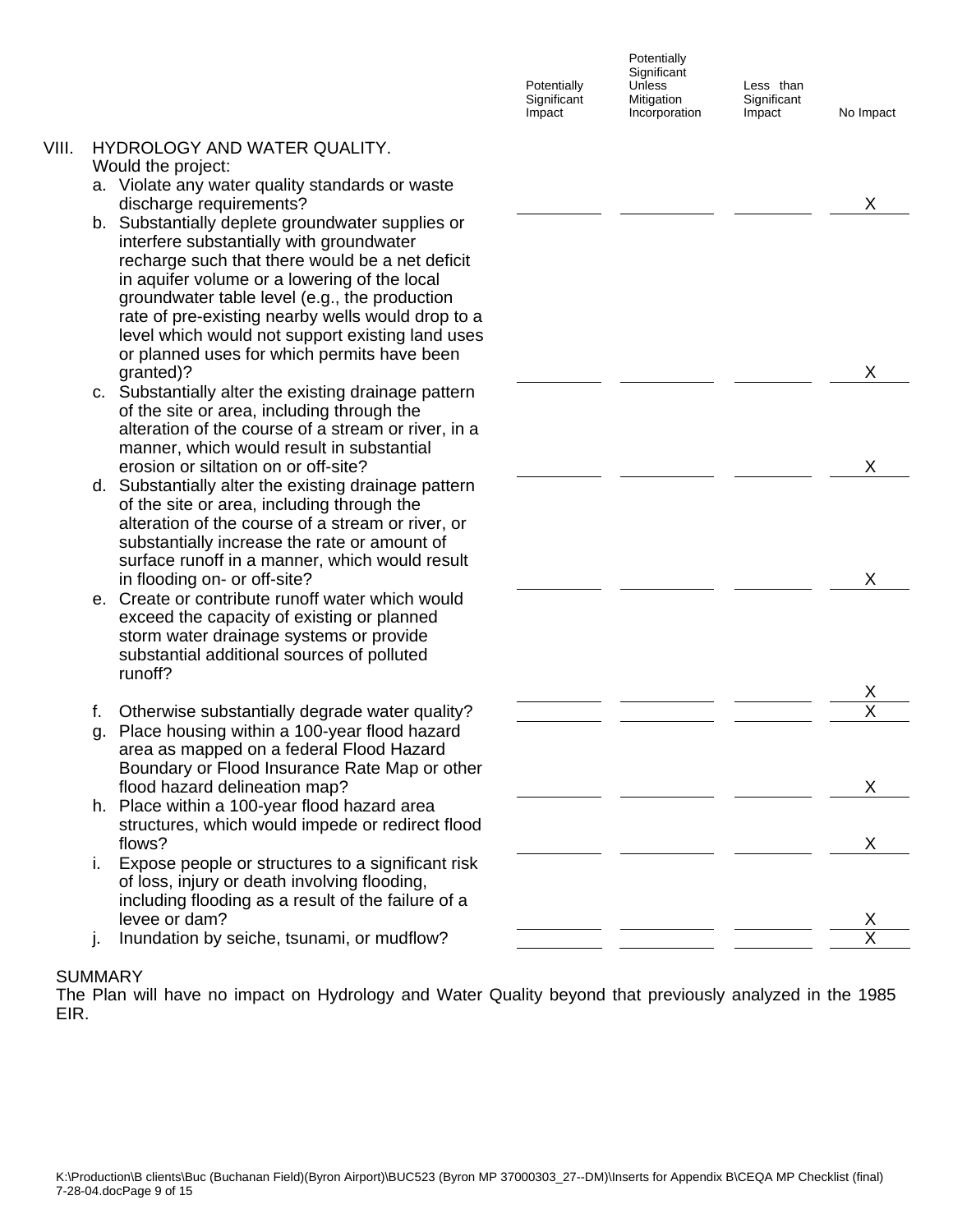|     |                                                                                                                                                                                                                                                                                                                                                     | Potentially<br>Significant<br>Impact | Potentially<br>Significant<br><b>Unless</b><br>Mitigation<br>Incorporation | Less than<br>Significant<br>Impact | No Impact |
|-----|-----------------------------------------------------------------------------------------------------------------------------------------------------------------------------------------------------------------------------------------------------------------------------------------------------------------------------------------------------|--------------------------------------|----------------------------------------------------------------------------|------------------------------------|-----------|
| IX. | LAND USE AND PLANNING. Would the project:<br>a. Physically divide an established community?<br>b. Conflict with any applicable land use plan,<br>policy, or regulation of an agency with<br>jurisdiction over the project (including, but not<br>limited to the general plan, specific plan, local<br>coastal program, or zoning ordinance) adopted |                                      |                                                                            |                                    |           |
|     | for the purpose of avoiding or mitigating an<br>environmental effect?                                                                                                                                                                                                                                                                               |                                      |                                                                            |                                    |           |
|     | c. Conflict with any applicable habitat conservation<br>plan or natural community conservation plan?                                                                                                                                                                                                                                                |                                      |                                                                            |                                    |           |

The Plan will have no impact on Land Use and Planning beyond that previously analyzed in the 1985 EIR. All potential improvements including construction activities associated with the runway extension, access and circulation improvements, paving of the pump station road, building of airport hangars, and fixed base facility operations (FBO's) are located in previously identified development areas and are consistent with the 1985 Plan.

|    |                                                                                                                                                                                       | Potentially<br>Significant<br>Impact | Potentially<br>Significant<br>Unless<br>Mitigation<br>Incorporation | Less than<br>Significant<br>Impact | No Impact |
|----|---------------------------------------------------------------------------------------------------------------------------------------------------------------------------------------|--------------------------------------|---------------------------------------------------------------------|------------------------------------|-----------|
| Χ. | MINERAL RESOURCES. Would the project:<br>a. Result in the loss of availability of a known<br>mineral resource that would be of value to the<br>region and the residents of the state? |                                      |                                                                     |                                    |           |
|    | (Source #)                                                                                                                                                                            |                                      |                                                                     |                                    |           |
|    | b. Result in the loss of availability of a locally<br>important mineral resource recovery site<br>delineated on a local general plan, specific plan                                   |                                      |                                                                     |                                    |           |
|    | or other land use plan? (Source #)                                                                                                                                                    |                                      |                                                                     |                                    |           |

## **SUMMARY**

The Plan will have no impact on Mineral Resources beyond that previously analyzed in the 1985 EIR.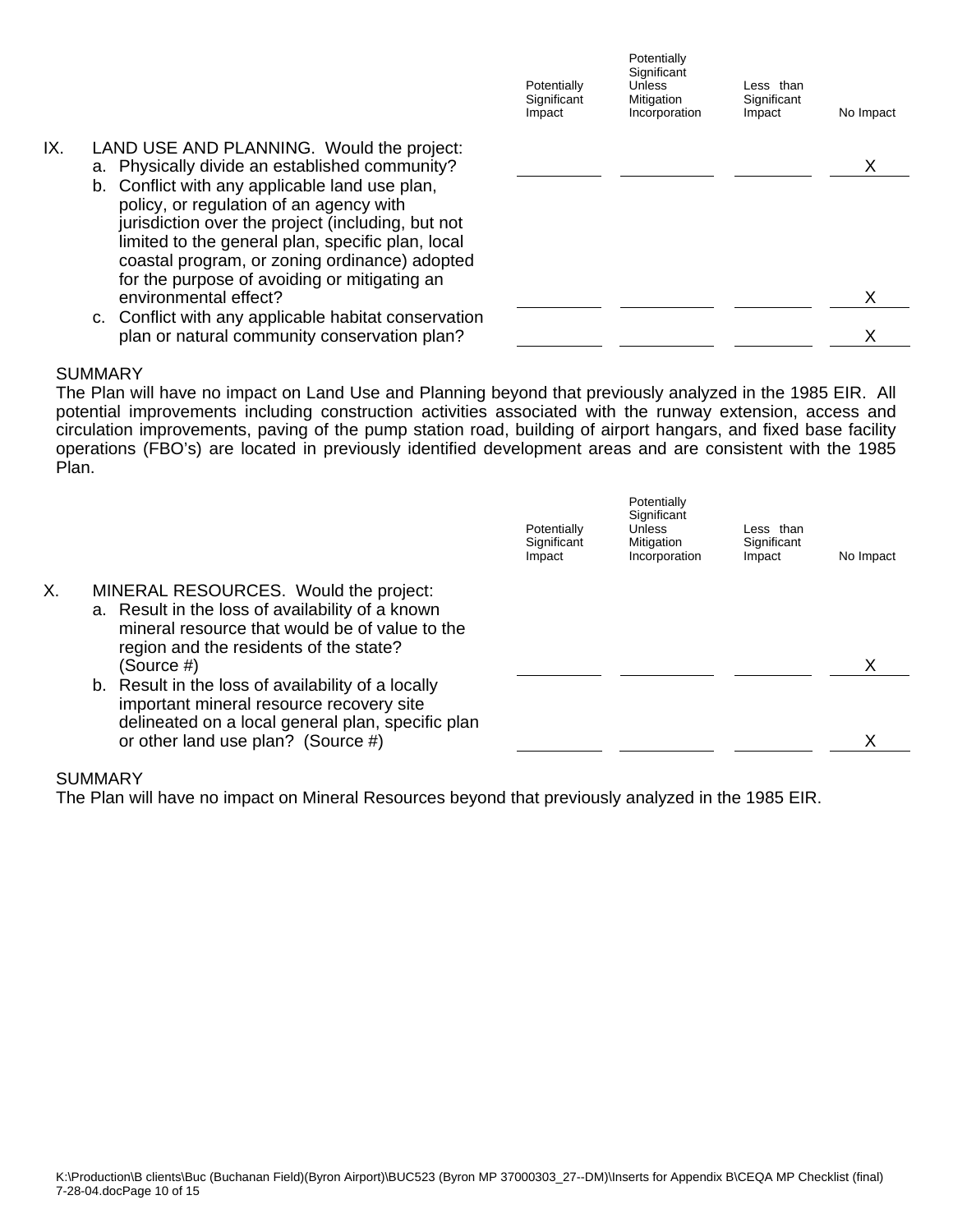|     |                                                                                                                                                                                                                                                         | Potentially<br>Significant<br>Impact | Potentially<br>Significant<br>Unless<br>Mitigation<br>Incorporation | Less than<br>Significant<br>Impact | No Impact |
|-----|---------------------------------------------------------------------------------------------------------------------------------------------------------------------------------------------------------------------------------------------------------|--------------------------------------|---------------------------------------------------------------------|------------------------------------|-----------|
| XI. | NOISE. Would the project result in:<br>a. Exposure of persons to or generation of noise<br>levels in excess of standards established in the<br>local general plan or noise ordinance, or<br>applicable standards of other agencies?                     |                                      |                                                                     |                                    |           |
|     |                                                                                                                                                                                                                                                         |                                      |                                                                     |                                    | X         |
|     | b. Exposure of persons to or generation of<br>excessive ground borne vibration or ground<br>borne noise levels?                                                                                                                                         |                                      |                                                                     |                                    | X         |
|     | c. A substantial permanent increase in ambient<br>noise levels in the project vicinity above levels<br>existing without the project?                                                                                                                    |                                      |                                                                     |                                    | X         |
|     | d. A substantial temporary or periodic increase in<br>ambient noise levels in the project vicinity above<br>levels existing without the project?                                                                                                        |                                      |                                                                     |                                    | X         |
|     | e. For a project located within an airport land use<br>plan or, where such a plan has not been<br>adopted, within two miles of a public airport or<br>public use airport, would the project expose<br>people residing or working in the project area to |                                      |                                                                     |                                    |           |
|     | excessive noise levels?<br>For a project within the vicinity of a private<br>f.<br>airstrip, would the project expose people<br>residing or working in the project area to                                                                              |                                      |                                                                     |                                    |           |
|     | excessive noise levels?                                                                                                                                                                                                                                 |                                      |                                                                     |                                    | X         |
|     |                                                                                                                                                                                                                                                         |                                      |                                                                     |                                    |           |

The Plan will have no impact on noise levels beyond that previously analyzed in the 1985 EIR.

|      |                                                                                                                                                                                                                                                 | Potentially<br>Significant<br>Impact | Potentially<br>Significant<br><b>Unless</b><br>Mitigation<br>Incorporation | Less than<br>Significant<br>Impact | No Impact |
|------|-------------------------------------------------------------------------------------------------------------------------------------------------------------------------------------------------------------------------------------------------|--------------------------------------|----------------------------------------------------------------------------|------------------------------------|-----------|
| XII. | POPULATION AND HOUSING. Would the project:<br>a. Induce substantial population growth in an area,<br>either directly (for example, by proposing new<br>homes and businesses) or indirectly (for<br>example, through extension of roads or other |                                      |                                                                            |                                    |           |
|      | infrastructure)?                                                                                                                                                                                                                                |                                      |                                                                            |                                    |           |
|      | b. Displace substantial numbers of existing<br>housing, necessitating the construction of<br>replacement housing elsewhere?                                                                                                                     |                                      |                                                                            |                                    |           |
|      | c. Displace substantial numbers of people,<br>necessitating the construction of replacement                                                                                                                                                     |                                      |                                                                            |                                    |           |
|      | housing elsewhere?                                                                                                                                                                                                                              |                                      |                                                                            |                                    |           |

## SUMMARY

The Plan will not have any impact on the population or housing of the region beyond that previously analyzed in the 1985 EIR.

|             | Potentially<br>Significant |             |           |
|-------------|----------------------------|-------------|-----------|
| Potentially | Unless                     | Less than   | No Impact |
| Significant | Mitigation                 | Significant |           |
| Impact      | Incorporation              | Impact      |           |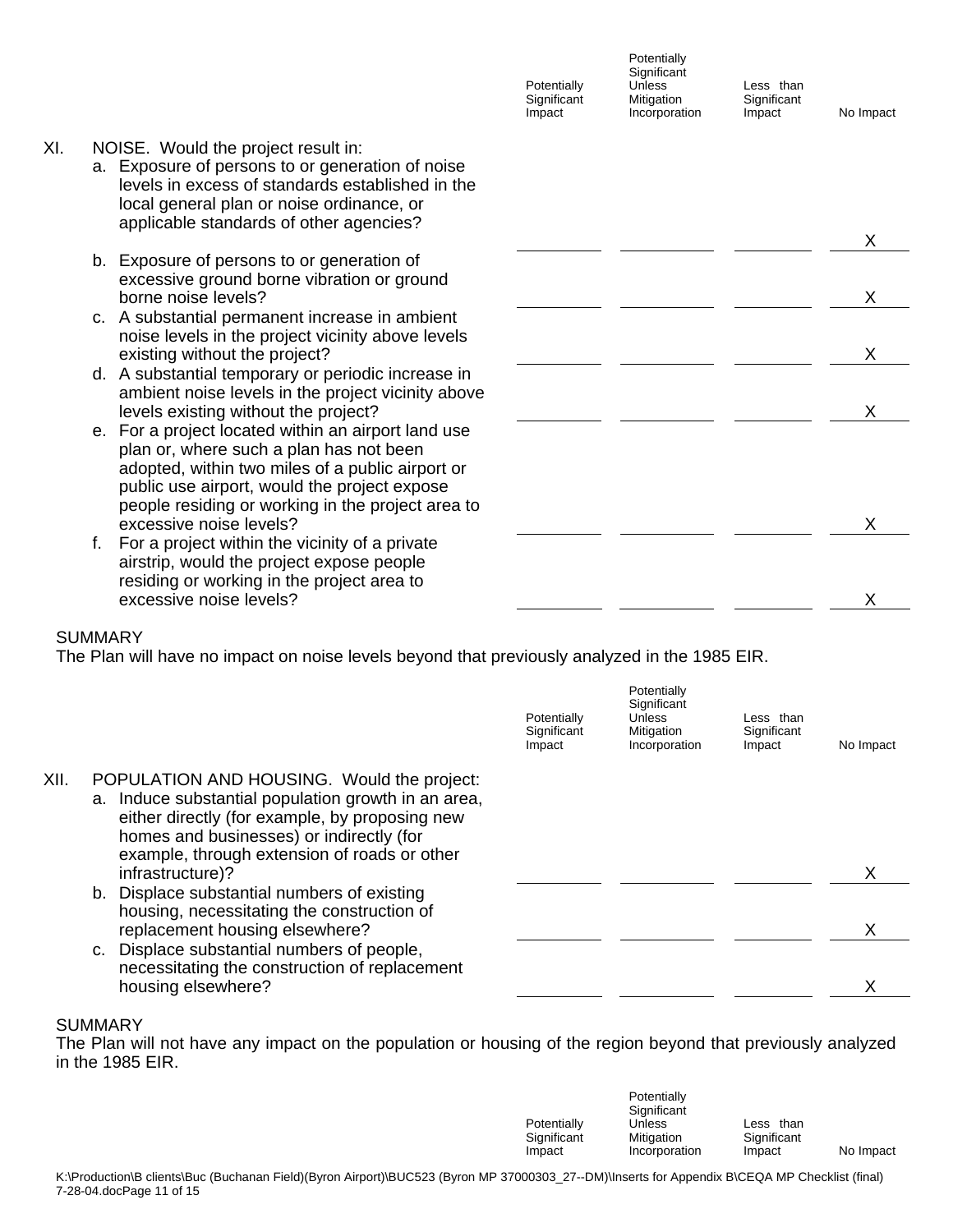|       |                                                                                                                                                                                                                                                                                                                                                                                                                                 | Potentially<br>Significant<br>Impact | Potentially<br>Significant<br><b>Unless</b><br>Mitigation<br>Incorporation | Less than<br>Significant<br>Impact | No Impact |
|-------|---------------------------------------------------------------------------------------------------------------------------------------------------------------------------------------------------------------------------------------------------------------------------------------------------------------------------------------------------------------------------------------------------------------------------------|--------------------------------------|----------------------------------------------------------------------------|------------------------------------|-----------|
| XIII. | <b>PUBLIC SERVICES</b><br>a. Would the project result in substantial adverse<br>physical impacts associated with the provision<br>of new or physically altered governmental<br>facilities, need for new or physically altered<br>governmental facilities, the construction of<br>which could cause significant environmental<br>impacts, in order to maintain acceptable service<br>ratios, response times or other performance |                                      |                                                                            |                                    |           |
|       | objectives for any of the public services:                                                                                                                                                                                                                                                                                                                                                                                      |                                      |                                                                            |                                    | X         |
|       | Fire Protection?                                                                                                                                                                                                                                                                                                                                                                                                                |                                      |                                                                            |                                    | Χ         |
|       | 2. Police Protection?                                                                                                                                                                                                                                                                                                                                                                                                           |                                      |                                                                            |                                    | ⋏         |
|       | 3.<br>Schools?                                                                                                                                                                                                                                                                                                                                                                                                                  |                                      |                                                                            |                                    |           |
|       | Parks?<br>4.                                                                                                                                                                                                                                                                                                                                                                                                                    |                                      |                                                                            |                                    | Χ         |
|       | <b>Other Public facilities?</b><br>5.                                                                                                                                                                                                                                                                                                                                                                                           |                                      |                                                                            |                                    | Χ         |

The Plan will not impact any public services beyond that previously analyzed in the 1985 EIR.

|        |                                                                                                                                                                                                                            | Potentially<br>Significant<br>Impact | Potentially<br>Significant<br>Unless<br>Mitigation<br>Incorporation | Less than<br>Significant<br>Impact | No Impact |
|--------|----------------------------------------------------------------------------------------------------------------------------------------------------------------------------------------------------------------------------|--------------------------------------|---------------------------------------------------------------------|------------------------------------|-----------|
| XIIII. | <b>RECREATION</b>                                                                                                                                                                                                          |                                      |                                                                     |                                    |           |
|        | a. Would the project increase the use of existing<br>neighborhood and regional parks or other<br>recreational facilities such that substantial<br>physical deterioration of the facility would occur<br>or be accelerated? |                                      |                                                                     |                                    |           |
|        | Does the project include recreational facilities or<br>b.                                                                                                                                                                  |                                      |                                                                     |                                    |           |
|        | require the construction or expansion of<br>recreational facilities, which might have an<br>adverse physical effect on the environment?                                                                                    |                                      |                                                                     |                                    |           |

# SUMMARY

The Plan will not impact any recreation resources beyond that previously analyzed in the 1985 EIR.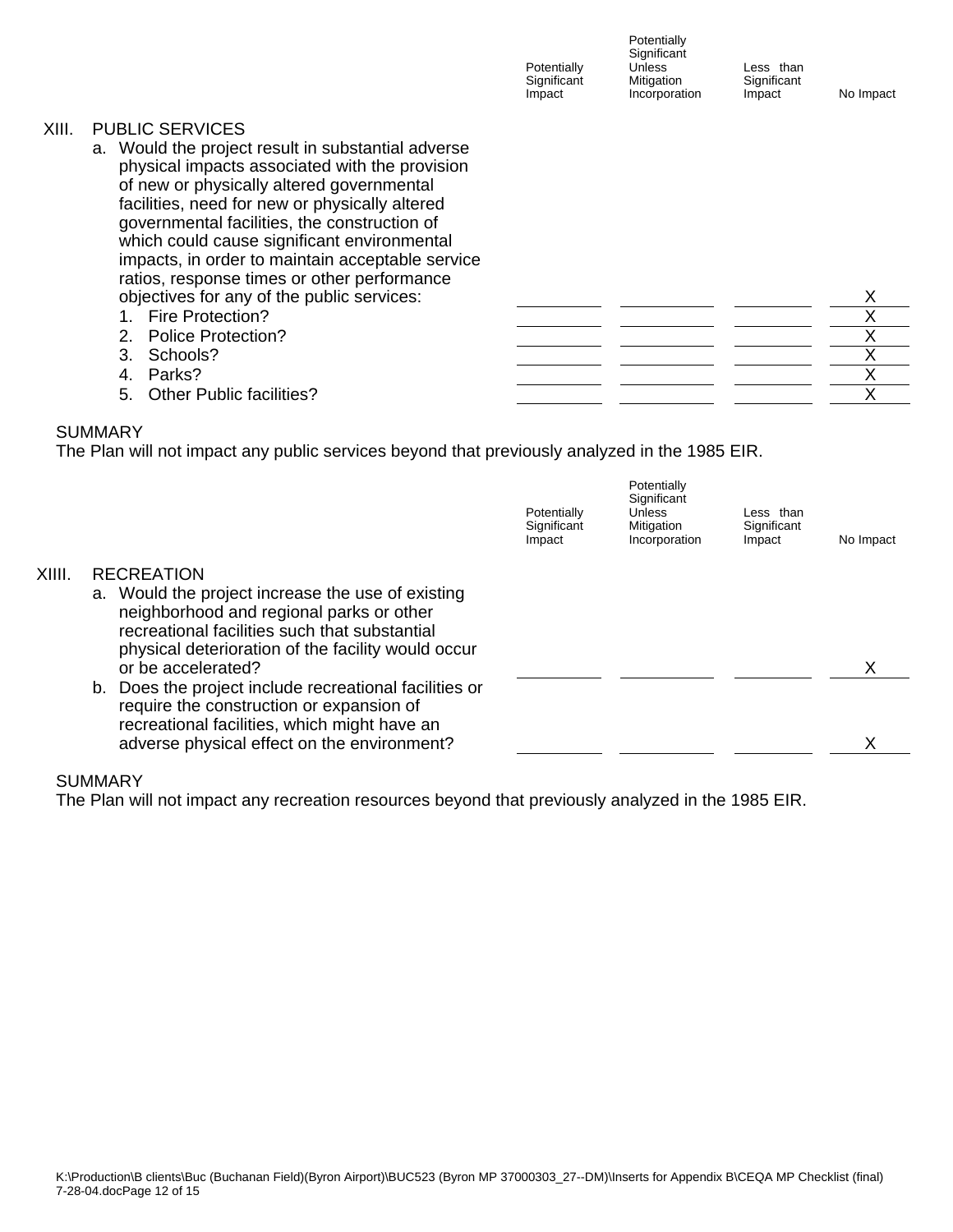|     |                                                                                                                                                                                                                                                                                                                                                      | Potentially<br>Significant<br>Impact | Potentially<br>Significant<br>Unless<br>Mitigation<br>Incorporation | Less than<br>Significant<br>Impact | No Impact |
|-----|------------------------------------------------------------------------------------------------------------------------------------------------------------------------------------------------------------------------------------------------------------------------------------------------------------------------------------------------------|--------------------------------------|---------------------------------------------------------------------|------------------------------------|-----------|
| XV. | TRANSPORTATION/TRAFFIC. Would the project:<br>a. Cause an increase in traffic, which is substantial<br>in relation to the existing traffic load and<br>capacity of the street system (i.e., result in a<br>substantial increase in either the number of<br>vehicle trips, the volume to capacity ratio on<br>roads, or congestion at intersections)? |                                      |                                                                     |                                    |           |
|     |                                                                                                                                                                                                                                                                                                                                                      |                                      |                                                                     |                                    | X         |
|     | b. Exceed, either individually or cumulatively, a<br>level of service standard established by the<br>county congestion management agency for<br>designated roads or highways?                                                                                                                                                                        |                                      |                                                                     |                                    | X         |
|     | c. Result in a change in air traffic patterns,<br>including either an increase in traffic levels or a<br>change in location that results in substantial<br>safety risks?                                                                                                                                                                             |                                      |                                                                     |                                    | X         |
|     | d. Substantially increase hazards due to a design<br>feature (e.g., sharp curves or dangerous inter-<br>sections) or incompatible uses (e.g., farm                                                                                                                                                                                                   |                                      |                                                                     |                                    |           |
|     | equipment)?                                                                                                                                                                                                                                                                                                                                          |                                      |                                                                     |                                    | Χ         |
|     | e. Result in inadequate emergency access?                                                                                                                                                                                                                                                                                                            |                                      |                                                                     |                                    | X         |
|     | Result in inadequate parking capacity?<br>f.                                                                                                                                                                                                                                                                                                         |                                      |                                                                     |                                    | Χ         |
|     | Conflict with adopted policies, plans, or<br>g.<br>programs supporting alternative transportation                                                                                                                                                                                                                                                    |                                      |                                                                     |                                    |           |
|     | (e.g., bus turnouts, bicycle racks)?                                                                                                                                                                                                                                                                                                                 |                                      |                                                                     |                                    | X         |

The Plan will not impact transportation or traffic beyond that previously analyzed in the 1985 EIR. There is not projected increase in air or vehicular traffic with the updated Plan.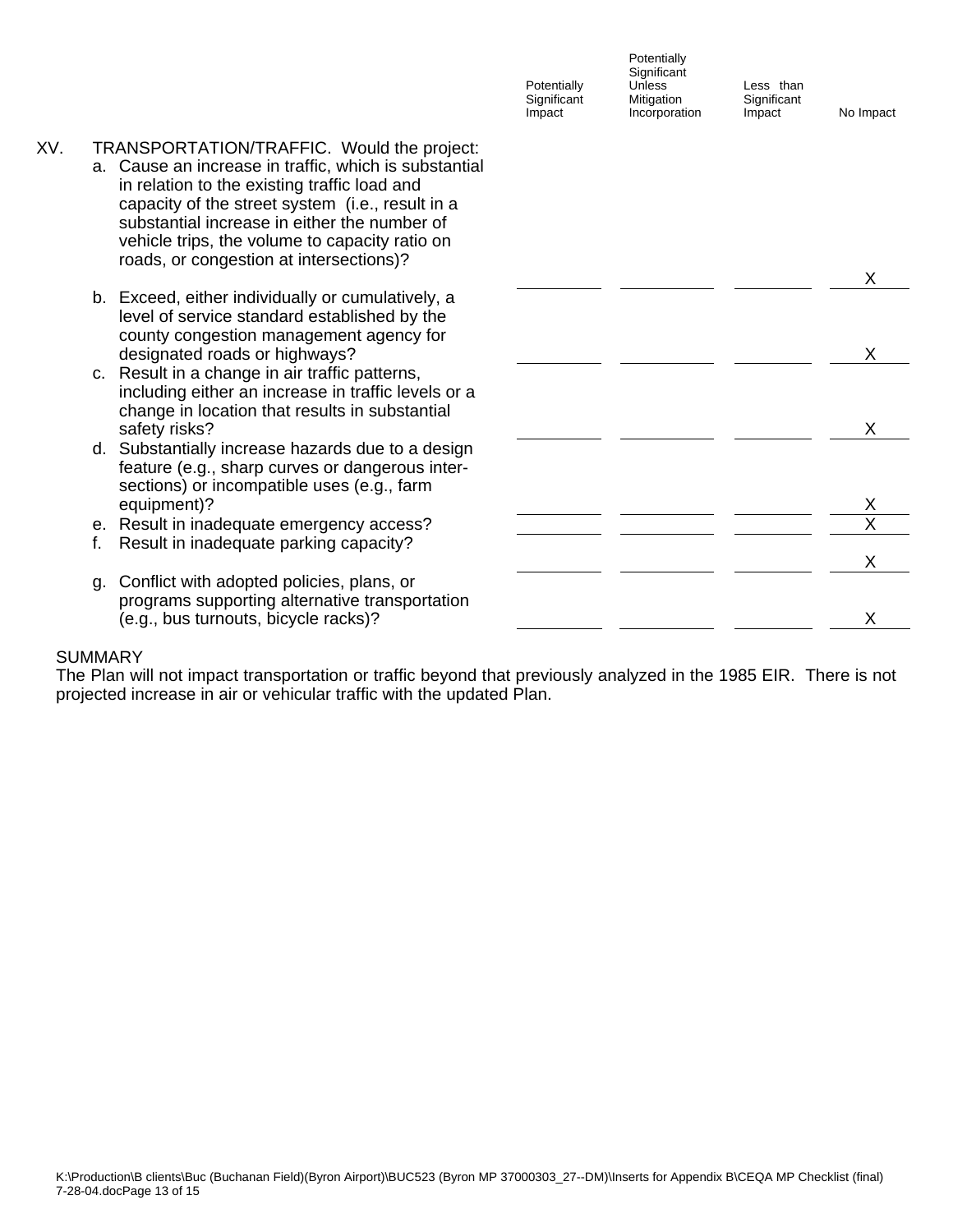|      |                                                                                                                                                                                                                                                | Potentially<br>Significant<br>Impact | Potentially<br>Significant<br>Unless<br>Mitigation<br>Incorporation | Less than<br>Significant<br>Impact | No Impact |
|------|------------------------------------------------------------------------------------------------------------------------------------------------------------------------------------------------------------------------------------------------|--------------------------------------|---------------------------------------------------------------------|------------------------------------|-----------|
| XVI. | UTILITIES AND SERVICE SYSTEMS.<br>Would the project:                                                                                                                                                                                           |                                      |                                                                     |                                    |           |
|      | a. Exceed wastewater treatment requirements of<br>the applicable Regional Water Quality Control<br>Board?                                                                                                                                      |                                      |                                                                     |                                    | Х         |
|      | b. Require or result in the construction of new<br>water or wastewater treatment facilities or<br>expansion of existing facilities, the construction<br>or which could cause significant environmental<br>effects?                             |                                      |                                                                     |                                    | Χ         |
|      | c. Require or result in the construction of new<br>storm water drainage facilities or expansion of<br>existing facilities, the construction of which<br>could cause significant environmental effects?                                         |                                      |                                                                     |                                    | Χ         |
|      | d. Have sufficient water supplies available to serve<br>the project from existing entitlement and<br>resources, or are new or expanded entitlement<br>needed?                                                                                  |                                      |                                                                     |                                    | X         |
|      | e. Result in a determination by the wastewater<br>treatment provider, which serves or may serve<br>the project that it has adequate capacity to<br>serve the project's projected demand in addition<br>to the provider's existing commitments? |                                      |                                                                     |                                    |           |
|      | Be served by a landfill with sufficient permitted<br>f.                                                                                                                                                                                        |                                      |                                                                     |                                    | Χ         |
|      | capacity to accommodate the project's solid<br>waste disposal needs?                                                                                                                                                                           |                                      |                                                                     |                                    | X         |
|      | Comply with federal, state and local statutes<br>a.<br>and regulations related to solid waste?                                                                                                                                                 |                                      |                                                                     |                                    | X         |

The Plan will not impact any utilities and service systems beyond that previously analyzed in the 1985 EIR.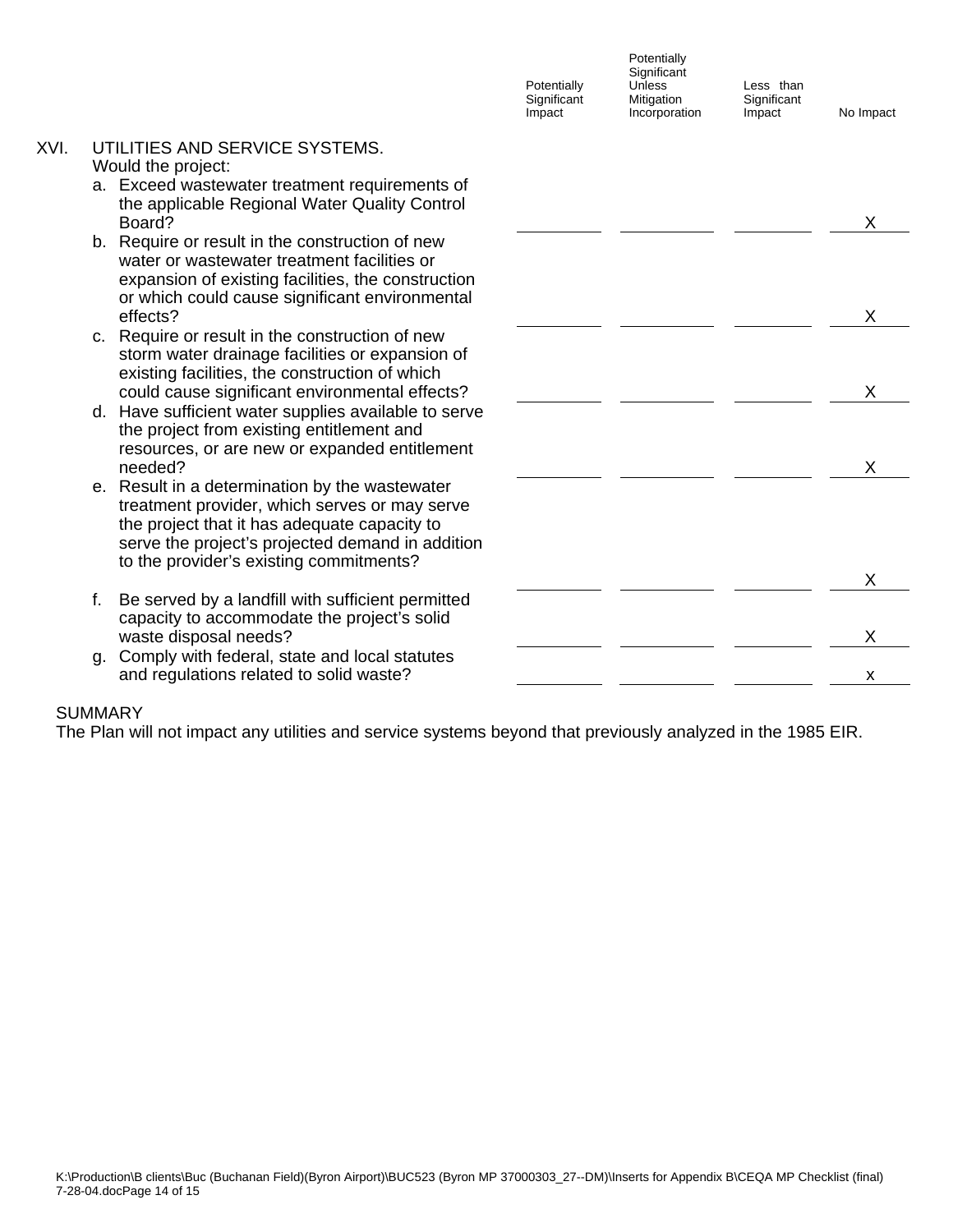|       |                                                                                                                                                                                                                                                                                                                                                                                                                                                                                                                    | Potentially<br>Significant<br>Impact | Potentially<br>Significant<br>Unless<br>Mitigation<br>Incorporation | Less than<br>Significant<br>Impact | No Impact |  |
|-------|--------------------------------------------------------------------------------------------------------------------------------------------------------------------------------------------------------------------------------------------------------------------------------------------------------------------------------------------------------------------------------------------------------------------------------------------------------------------------------------------------------------------|--------------------------------------|---------------------------------------------------------------------|------------------------------------|-----------|--|
| XVII. | <b>MANDATORY FINDINGS OF SIGNIFICANCE</b><br>a. Does the project have the potential to degrade<br>the quality of the environment, substantially<br>reduce the habitat of a fish and wildlife species,<br>cause a fish or wildlife population to drop below<br>self-sustaining levels, threaten to eliminate a<br>plant or animal community, reduce the number<br>or restrict the range of a rare or endangered<br>plant or animal or eliminate important examples<br>of the major periods of California history or |                                      |                                                                     |                                    |           |  |
|       | prehistory?                                                                                                                                                                                                                                                                                                                                                                                                                                                                                                        |                                      |                                                                     |                                    | X         |  |
|       | b. Does the project have impacts that are<br>individually limited, but cumulatively<br>considerable? ("Cumulatively considerable"<br>means that the incremental effects of a project<br>are considerable when viewed in connection<br>with the effects of past projects, the effects of<br>other current projects, and the effects of<br>probable future projects)?                                                                                                                                                |                                      |                                                                     |                                    | X         |  |
|       | Does the project have environmental effects,<br>C.<br>which will cause substantial adverse effects on                                                                                                                                                                                                                                                                                                                                                                                                              |                                      |                                                                     |                                    |           |  |

The Byron Airport Master Plan update is consistent with the 1985 Master Plan and will not change impacts on any environmental issues, beyond those previously analyzed in the 1985 EIR for the Proposed East Contra Costa County Airport. The change in circumstance relates to the change in status for a number of Special-Status species, which have achieved that standing during the interim. These special-status wildlife species inhabit the region or were known historically from the area. Several of these species, including four threatened, endangered or candidate animals have been recorded from the adjacent Habitat Management Lands. Development of the study area over the next 20 years has the potential to affect these species. Mitigation associated with potential impacts to these species will be implemented through the East Contra Costa County Habitat Conservation Plan/Natural Communities Conservation Plan (HCP). Potential impacts to those species not covered by the HCP will be mitigated as discussed in the Biological Resources section of this Mitigated Negative Declaration.

human beings, either directly or indirectly?  $X$